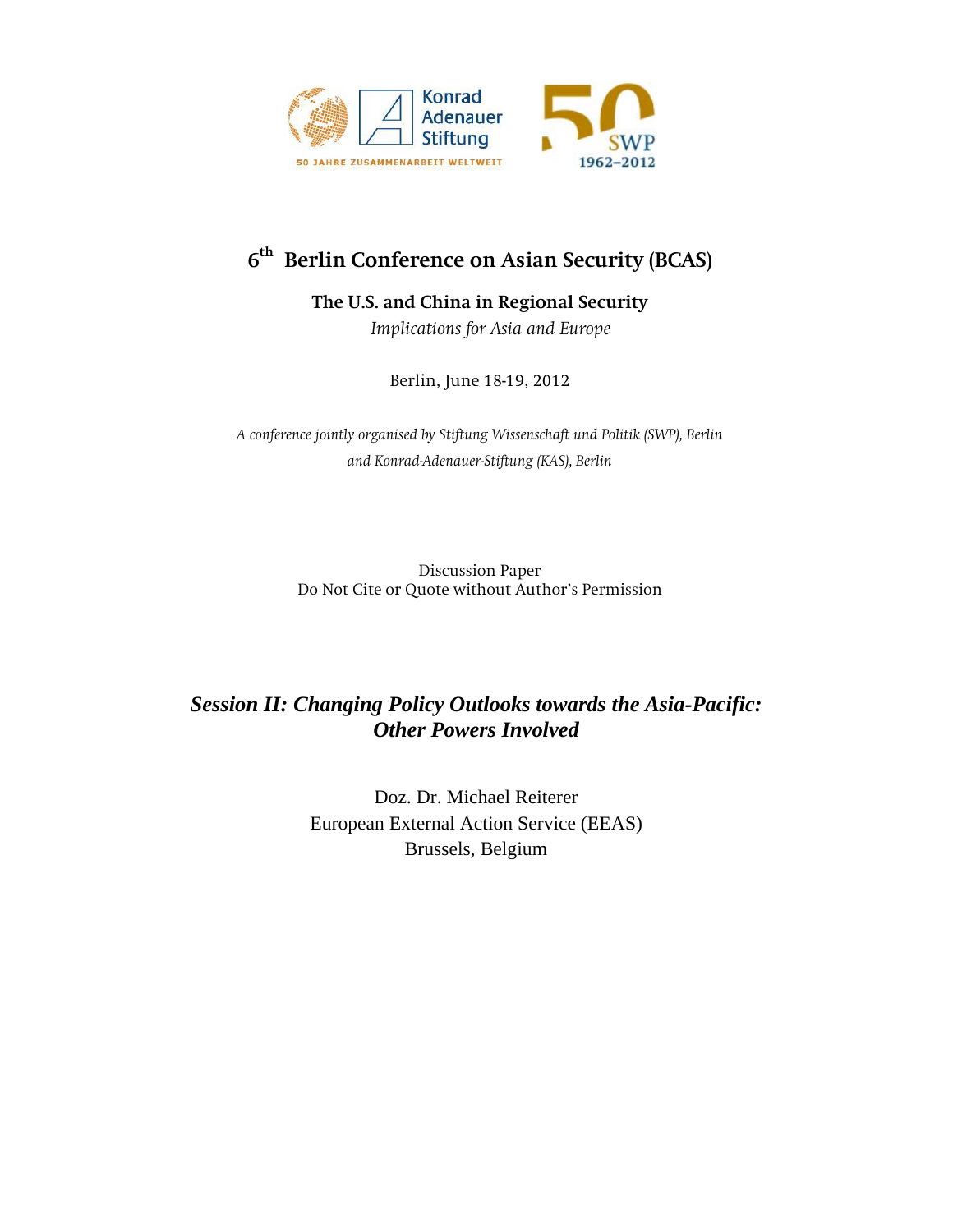The perspective of the European Union

*Michael Reiterer*

The Asia Pacific region has become central to world-wide prosperity. The world's largest population buys almost a quarter of EU exports; it is among the fastest growing export markets and is home to the fastest growing economies. In addition to the strategic dimension of economic wellbeing and financial stability, the world has a significant interest in regional security and stability. Almost 50% of world shipping by tonnage transits the South China Sea. The potential for tensions on the Korean Peninsula or across the Taiwan Strait to hurt the EU's interests are real as demonstrated the effects of the 2010 earthquake in Taiwan which impacted negatively on the world wide supply chains especially in the IT sector. China alone will account for more than one-third of increase in global energy demand by 2035.

"At the same time, Asia-Pacific contains the world's largest populations, and the world's largest militaries. Defense spending in Asia is projected by… the IISS [International Institute for Strategic Studies], to surpass that of Europe this year and there is no doubt that it will continue to increase in the future."[1](#page-1-0) The whole of Asia, "[b]y nearly doubling its share of global gross domestic production (GDP) to 52 percent by 2050, … would regain the dominant economic position it held some 300 years ago, before the industrial revolution."<sup>[2](#page-1-1)</sup>

This applies also to China which held a share of more than 30 percent of global GDP at the beginning of the 19th century. This bracket of foreign dominance of China (Opium Wars, Japanese occupation) is closed. Domestic reform initiated by Deng in 1978 generating annual economic growth of 10 percent allowed the country to regain ground lost. The Communist Party was not only able to lift millions of Chinese out of poverty but also to increase defence spending considerably, for strategic but also domestic reasons.

Profiting from the open international trading system and making good use of joining the WTO in 2001, the export lead growth granted the Chinese leadership the possibility to serve the economic interests of a growing middle class in exchange of a largely undisputed exercise of political power. The economic downturn in the EU but also in the US has the potential to derail this so far successful policy, necessitating structural reform to enhance domestic demand and testing the cohesion of the Chinese

<span id="page-1-0"></span> <sup>1</sup> Leon Panetta (2012) The 11th IISS Asia Security Summit, Singapore, at [http://www.iiss.org/conferences/the-shangri-la-dialogue/shangri-la-dialogue-2012/speeches/first-](http://www.iiss.org/conferences/the-shangri-la-dialogue/shangri-la-dialogue-2012/speeches/first-plenary-session/leon-panetta/)

<span id="page-1-1"></span>[plenary-session/leon-panetta/](http://www.iiss.org/conferences/the-shangri-la-dialogue/shangri-la-dialogue-2012/speeches/first-plenary-session/leon-panetta/)<br>
Asian Development Bank (2011). Asia 2050: Realizing the Asian Century (Executive Summary); p. 3 at<http://www.adb.org/sites/default/files/asia2050-executive-summary.pdf>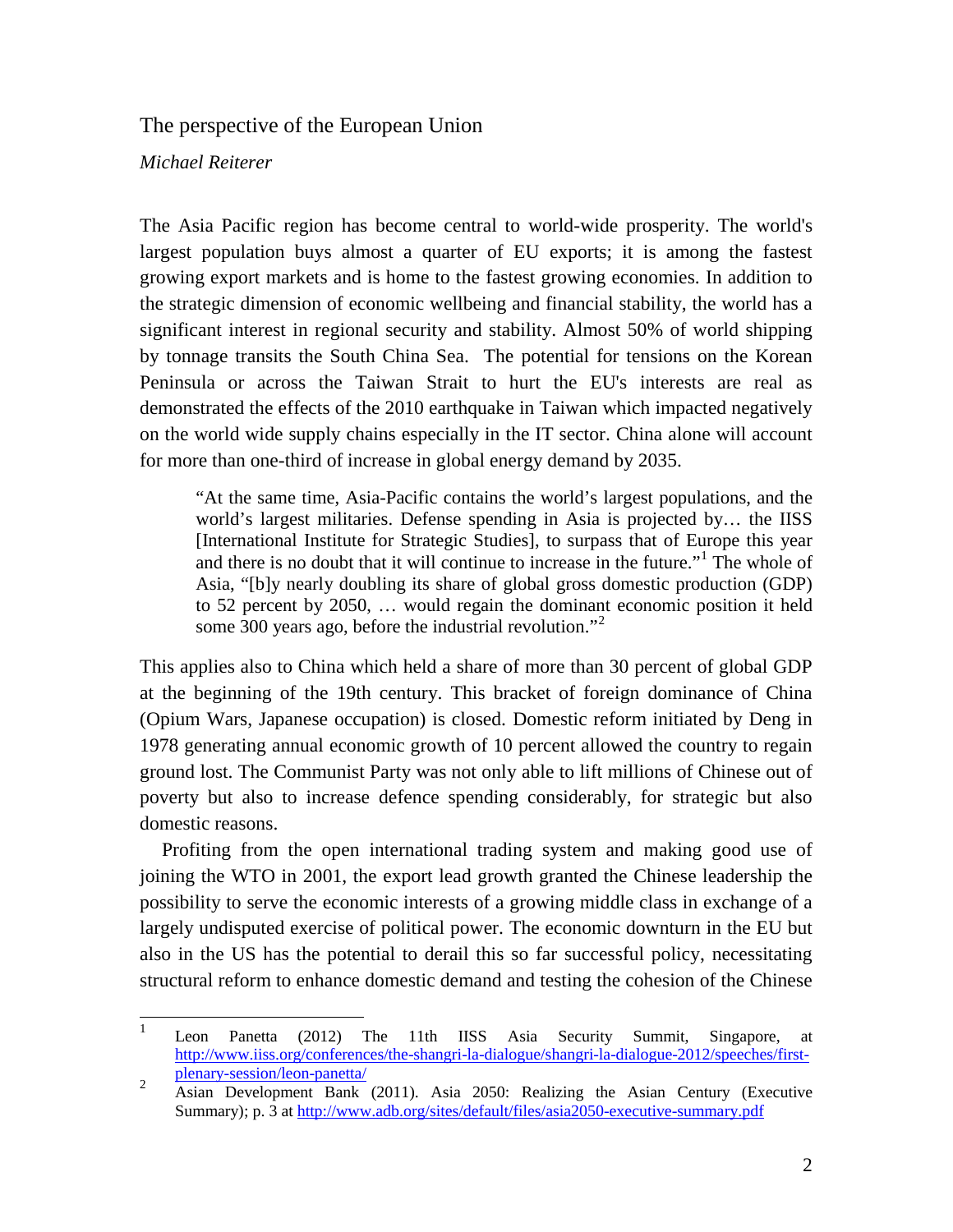society. Given the tensions between the coastal area and the hinterland and the periphery, between the rural poor and urban rich, the growing inequality of the distribution of wealth, environmental problems and corruption the ability of the Chinese system to combine economic laisser-faire with party control of politics will be tested. As economic growth and well-being are the main justifications for the Communist Party to cling to power, the world-wide economic and financial crisis forces faster change than planned to avoid a destabilising economic downturn. Thus, China needs to continue being part of the world economy and to remain not only attractive for investment but also avoid disinvestment because of the infringement of IPR, legal insecurity, raising labour costs...

Conducting a more assertive foreign policy is a classic political tool to deflect attention from the domestic scene. Regaining the status lost is thereby a useful supplement feeding nationalistic or even xenophobic sentiments if needed to blame 'foreign influences' for domestic shortcomings. Such a policy also allows satisfying the demand of the military whose influence on Chinese foreign policy seems to increase. The lack of transparency in military spending and of the content of the Chinese military doctrine is a major reason for instability in Asia. Chinese military built-up not only in The Straits, the assertive pursuing of territorial claims, the quest for raw materials and energy impact on the strategic situation in the region, inciting other Asian countries to invoke realist power politics in engaging in classic alliance building, increasing military expenditure and looking for a balancer in the region. Countering 'Greater China' provoked the 2011 US 'pivot'<sup>[3](#page-2-0)</sup> or 'refocusing' as well as a trilateral dialogue US-Japan-India<sup>[4](#page-2-1)</sup> which China perceives as part of a containment policy which it wants to counter through its 'anti-access doctrine' defending its 'first island chain'. $5$ 

At the 2012 Shangri-La Dialogue US Secretary of Defence, Leon Panetta, announced a rebalancing of the US navy from the Atlantic to the Pacific, forgoing the traditional 50/50 split in favour of the Pacific (60/40) by 2020. At the same time, he underlined the importance of the US-China relationship and tried to calm Chinese suspicion in rejecting any intention to challenge China:

"Our effort to renew and intensify our involvement in Asia is fully compatible – fully compatible – with the development and growth of China. Indeed, increased

<span id="page-2-0"></span> <sup>3</sup> Hillary R. Clinton (2011). "America's Pacific Century", Foreign Affairs, at [http://www.foreignpolicy.com/articles/2011/10/11/americas\\_pacific\\_century;](http://www.foreignpolicy.com/articles/2011/10/11/americas_pacific_century) Forrestal Lecture at the Naval Academy (April 2012) at http://www.state.gov/secretary/rm/2012/04/187693.htm

<span id="page-2-1"></span>at the Naval Academy (April 2012) at  $\frac{mg}{m}$ , www.state.gov/secretary/rm/2012/04/167693.htm<br>
china Daily (Dec. 20, 2011). "US, Japan India hold first trilateral dialogue" at<br>
http://www.chinadaily.com.cn/world/2011-12/2

<span id="page-2-2"></span><sup>&</sup>lt;sup>5</sup> Robert D. Kaplan (2010). "The Geography of Chinese Power". Foreign Affairs, vol. 89; p. 34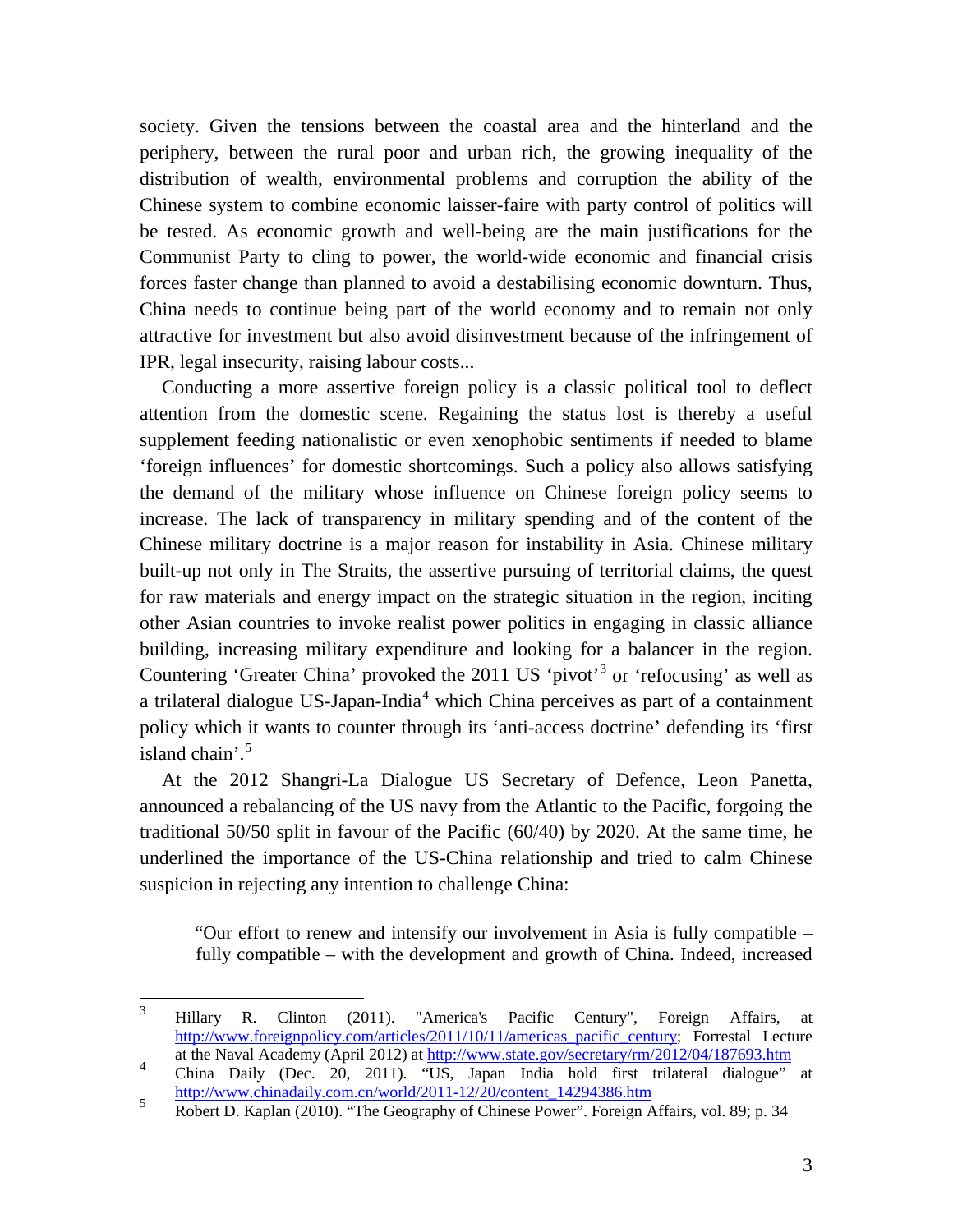U.S. involvement in this region will benefit China as it advances our shared security and prosperity for the future…China also has a critical role to play in advancing security and prosperity by respecting the rules-based order that has served the region for six decades. The United States welcomes the rise of a strong and prosperous and successful China that plays a greater role in global affairs."

This includes in the US view to solve territorial disputes peacefully. Taking the dispute between China and the Philippines about the Scarborough Shoal in the South China Sea as a reference point he warned,

"The U.S. position is clear and consistent: we call for restraint and for diplomatic resolution; we oppose provocation; we oppose coercion; and we oppose the use of force. We do not take sides when it comes to competing territorial claims, but we do want this dispute resolved peacefully and in a manner consistent with international law. We have made our views known and very clear to our close treaty ally, the Philippines, and we have made those views clear to China and to other countries in the region."[6](#page-3-0)

Against this background enhanced cooperation between the US and EU as agreed at the 2011 bilateral Summit<sup>[7](#page-3-1)</sup> was made visible through the publishing of a Joint Statement on the Asia Pacific region<sup>[8](#page-3-2)</sup> in the margins of the 2012 ARF. It deals with several important issues for the region's stability: North Korea's denuclearization, change in Burma/Myanmar, tensions in the South China Sea, and human rights. "What stands out from the peace and security section of the statement is the EU's pledge to support cooperative solutions for resolving territorial disputes in the South China Sea"<sup>[9](#page-3-3)</sup>; the joint statement also establishes a follow-up mechanism.

## I) The EU's strategic and security interests in Asia

The '*European Security Strategy: A Secure Europe in a Better World'*, adopted in 2003 with the goal to turn the EU into a global actor left no doubt that the security interests of the European Union extend to Asia:

[http://www.consilium.europa.eu/uedocs/cms\\_data/docs/pressdata/EN/foraff/126389.pdf](http://www.consilium.europa.eu/uedocs/cms_data/docs/pressdata/EN/foraff/126389.pdf)

<span id="page-3-1"></span><span id="page-3-0"></span><sup>&</sup>lt;sup>6</sup> Panetta (2012)<br><sup>7</sup> EU-US Summit (2011) Joint Statement: "16. The EU and the United States have a strategic interest in enhancing co-operation on political, economic, security, and human rights issues in the Asia-Pacific region to advance peace, stability and prosperity. We intend to increase our dialogue on Asia-Pacific issues and co-ordinate activities to demonstrate an enduring, high-level commitment to the region and encourage regional integration, including through the region's multilateral organizations. "at

<span id="page-3-2"></span><sup>8</sup> http://consilium.europa.eu/uedocs/cms\_data/docs/pressdata/EN/foraff/131709.pdf

<span id="page-3-3"></span>Patryk Pawlak/Eleni Ekmektsioglou, "America and Europe´s Pacific Partnership", at <http://thediplomat.com/new-leaders-forum/2012/07/23/america-and-europes-pacific-partnership>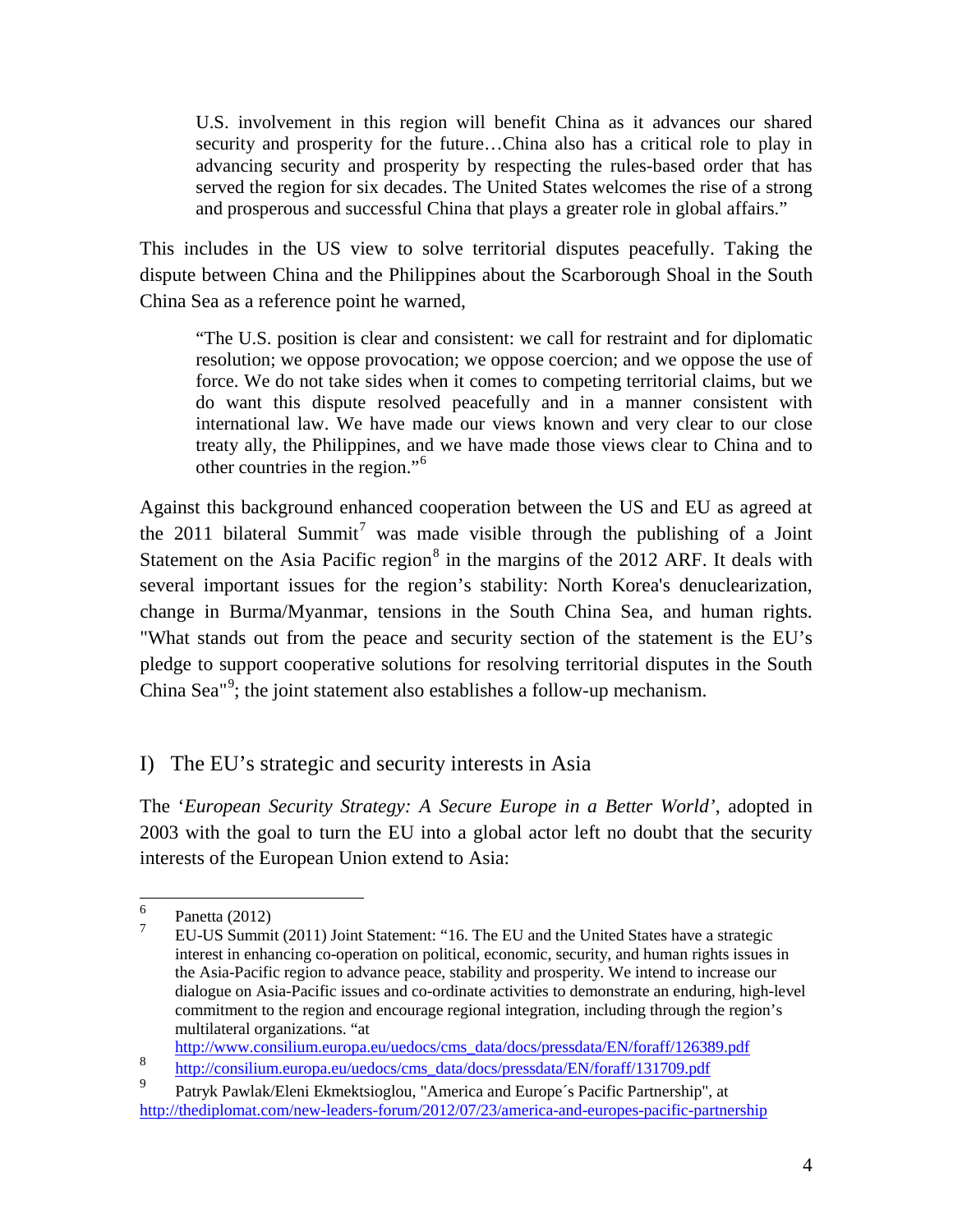"In an era of globalisation, distant threats may be as much a concern as those that are near at hand. Nuclear activities in North Korea, nuclear risks in South Asia, and proliferation in the Middle East are all of concern to Europe. Terrorists and criminals are now able to operate world-wide: their activities in central or southeast Asia may be a threat to European countries or their citizens… Our history, geography and cultural ties give us links with every part of the world: our neighbours in the Middle East, our partners in Africa, in Latin America, and in Asia. These relationships are an important asset to build on. In particular we should look to develop strategic partnerships, with Japan, China, Canada and India as well as with all those who share our goals and values, and are prepared to act in their support."<sup>[10](#page-4-0)</sup>

The security situation in Europe and Asia is quite different: While 1989 marked the beginning of the end of the divided Europe and the alliance politics of the East-West divide allowing the EU to bring its soft power to play, Asia remained in the Cold War pattern of division (Korean Peninsula, The Straits) and the alliance politics (US security guarantees with Japan, South Korea, Taiwan; treaty alliances with Australia, Philippines, Thailand; and cooperation with key partners India, Singapore, Indonesia<sup>[11](#page-4-1)</sup>); containment policy is a variation of alliance building. While the EU provides in Europe an institutionalised/supra-national structure for common policy making not just on dispute avoidance or dispute settlement by judicial means, Asia has no equivalent 'superstructure' or a canon of common values like good governance, rule of law, democracy, social market economy…. Asia's security environment remains volatile. Furthermore, in addition to the EU's own newly introduced obligation to support a Member State in case of armed aggression (Art. 42.7), NATO provides a security umbrella and the OSCE a forum for dialogue, all multilateral security structures which are basically absent in Asia – without minimising the role of the ARF.

In addition to dangers emanating from the various Asian hotspots, the economic development of Asia is of paramount importance for the security of the  $EU - a$ consequence of globalisation. Thus, the EU is a stakeholder in the security in Asia. In this context security should not be confused with defence.

<span id="page-4-0"></span> <sup>10</sup> European Security Strategy: A Secure Europe in a Better World (2003) at <http://www.consilium.europa.eu/uedocs/cmsUpload/78367.pdf> . The 2008 Report on the implementation of the Strategy deals with Central Asia but hardly with the rest of Asia, except a reference to fighting crime in South Asia, [http://www.consilium.europa.eu/ueDocs/cms\\_Data/docs/pressdata/EN/reports/104630.pdf](http://www.consilium.europa.eu/ueDocs/cms_Data/docs/pressdata/EN/reports/104630.pdf) Panetta (2012)

<span id="page-4-1"></span>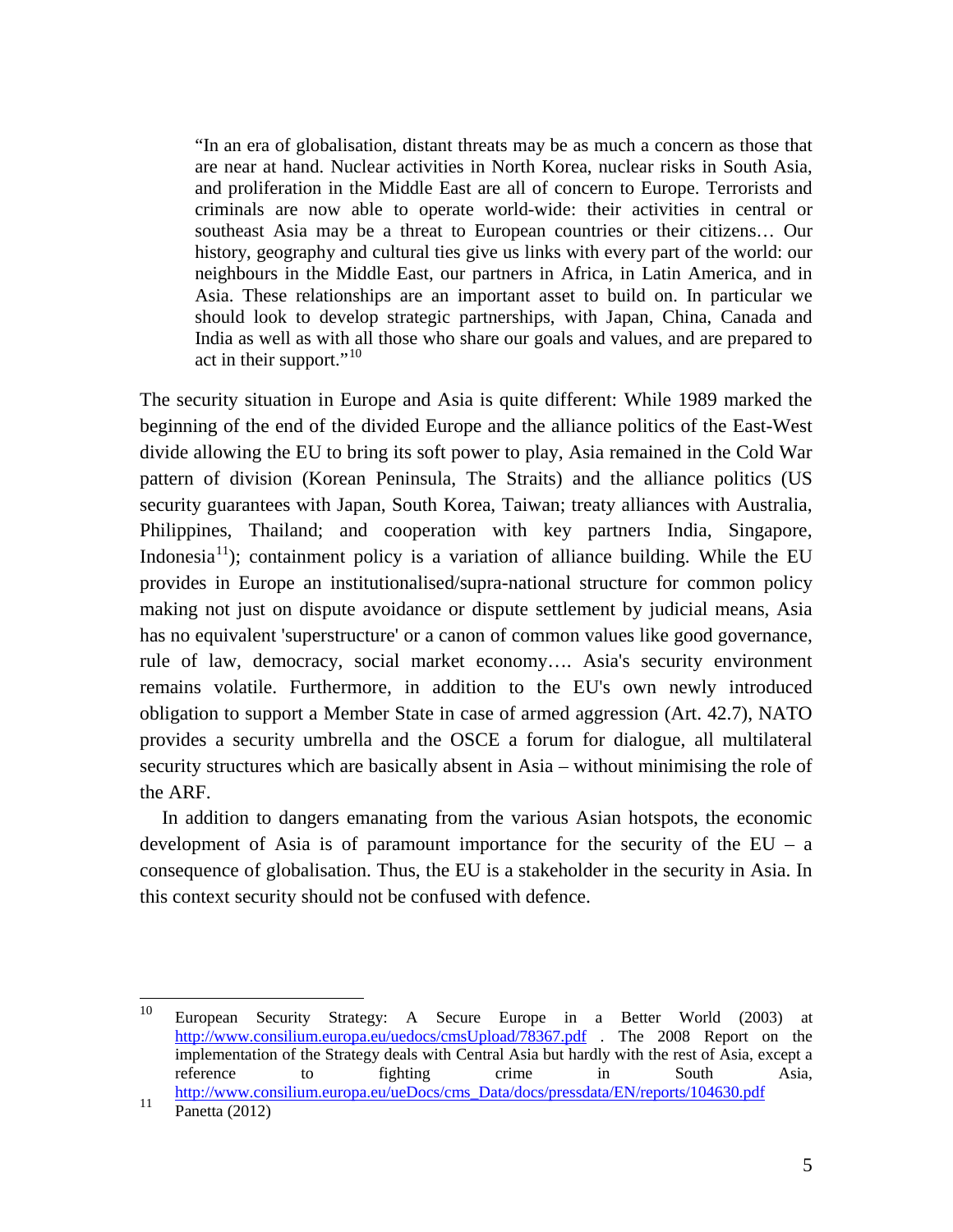II) Tools at the disposal of the EU within the framework of the EU-foreign policy:

Since the Treaty of Lisbon (new position of the High Representative for Foreign and Security Policy, creation of the European External Action Service) foreign and security policy, albeit not having become a common policy of the EU, has gained visibility and importance. Asian partners who recognise the importance of the economic side of the EU would welcome a clearer foreign policy role of the EU. The tools at the disposal of the Union to conduct its foreign policy (e.g. policies agreed by all Member States and arrived at under the guidance of the HR/VP) comprise some tools available to nation states as well as additional ones. First and foremost, and this is of relevance in the political sub-system of Asia, there is no European army (and there are no plans to create one). Thus, contrary to the realist approach to international relations one important factor of power projection is not at the disposal of the Union.

At the same time, this does not mean that the EU cannot make use of any military means in its foreign policy in the context of peace making and peace keeping, conflict prevention and post-conflict situations. Taking a holistic view of security, the EU is involved in all phases of the crisis cycle; from preventive strategies, to post-crisis rehabilitation and reconstruction. To this end the EU manages substantial resources devoted to countries in political crisis through its country programs and the Instrument for Stability<sup>[12](#page-5-0)</sup>.

One of the strong points of the EU foreign policy is to factor sectoral policies, as performed by the European Commission, into the foreign policy which is the rationale behind the double function of the HR as Vice President of the Commission. This applies to factoring the following EU policies into its foreign policy: common trade policy including the granting and withdrawing of GSP preferences; transfer of technology coupled with assistance to improve IPR protection; strategic use of development policy ('differentiation') as the EU and its Member States are the largest provider of ODA world-wide; energy and energy security policy; fighting climate change and migration policy.

In terms of **political security**, the EU encourages confidence-building measures, advocates regionalism and inter-regionalism as well as regime and regional governance building as part of effective multilateralism. Conducting political dialogues bilaterally with partners or in the enlarged form of trilogies (especially with like-minded countries), setting up strategic partnerships to create credibility, consistency and trust thereby avoiding erratic short term policy changes in reaction to specific events, are further tools.

<span id="page-5-0"></span> <sup>12</sup> [http://eeas.europa.eu/ifs/index\\_en.htm](http://eeas.europa.eu/ifs/index_en.htm)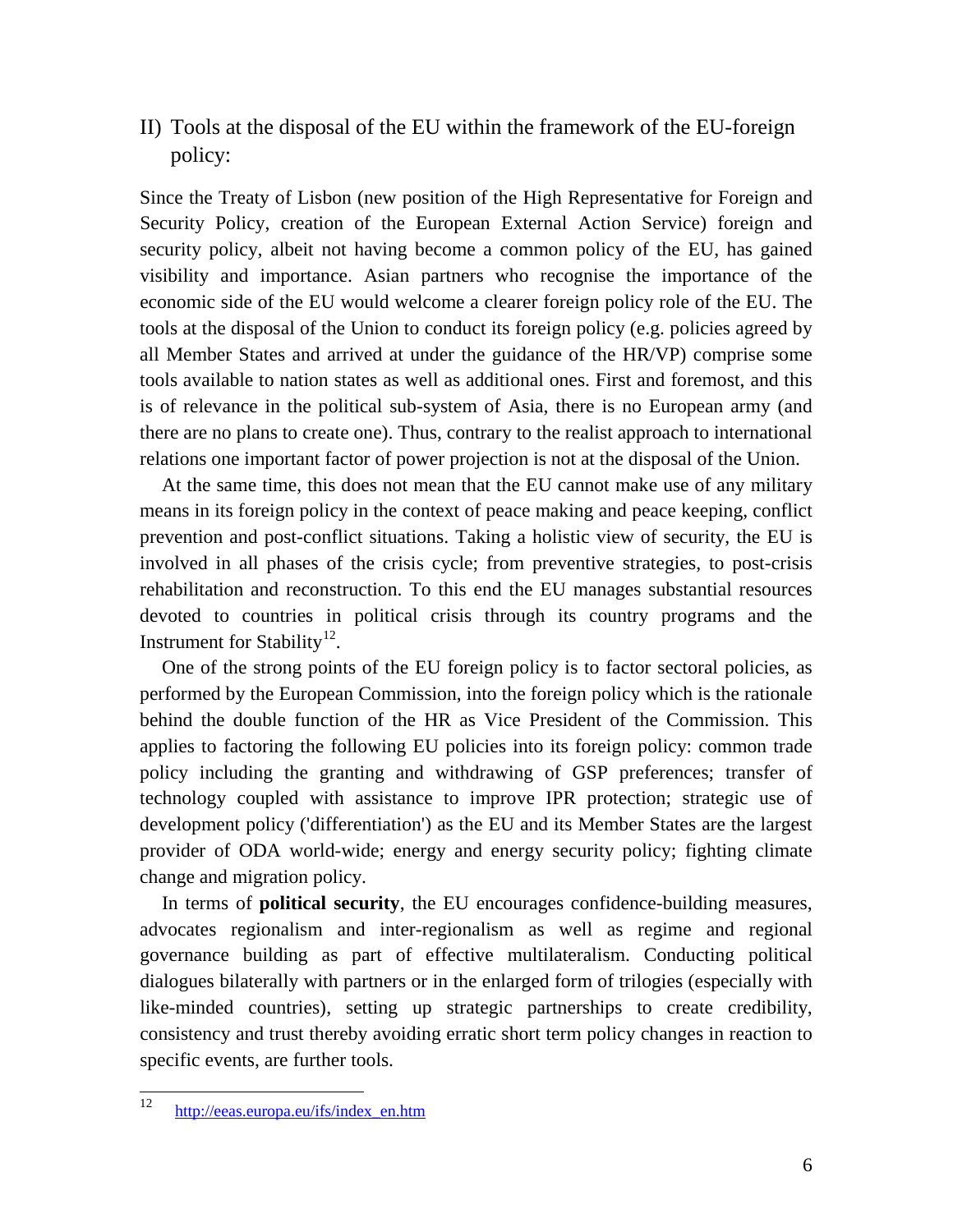The EU guided by the EEAS should assure a more focused, results-oriented and operational summitry with concrete outcomes of mutual interest. In the Asian context, making use of the European participation in ASEM to advance a common European agenda could be improved. Trust is built through information sharing or coordination with strategic partners on policies and policy initiatives in international forums (example yearly dialogue with ASEM partners before the UNGA; G20; UN conferences on climate change, sharing of information and policy coordination in the preparatory process at the level of '*sherpas*'). Discussing in particular with strategic partners long-term policy designs like Europe 2020, Europe 2030 (cf. EU-China Summit  $2012^{13}$  $2012^{13}$  $2012^{13}$ ) are confidence- building measures which also create synergies with equivalent programs of partners. The effect of working in networks could be enhanced if the mode is changed from ex-post to ex-ante discussion. These joint activities improve knowledge about mutual conceptions and expectations which allow developing adequate policy responses thereby avoiding misconceptions, disillusion and a perception gap leading to wrong reactions in times of crisis or stress. Public diplomacy is essential in this respect, at the EU level and in Asia, to raise awareness of the EU's political role and function, as a partner will only cooperate closely with an EU which it understands and whose actions it can predict. Still on the political level the EU can offer summit meetings with enhanced visibility (e.g. organisation of a separate summit with ASEAN), can accredit a specific EU ambassador with regional organisations such as ASEAN.

Part of the political security concept is fostering human rights<sup>[14](#page-6-1)</sup> including campaigning against death penalty world-wide. The importance of the promotion of human rights in EU foreign policy was highlighted in 2012 when the European Council adopted the "EU Strategic Framework and Action Plan on Human Rights and Democracy" in which the EU not only reaffirmed "its commitment to the promotion and protection of all human rights, whether civil and political, or economic, social and cult rural" but also underlined that it "will place human rights at the centre of its relations with all third countries, including its strategic partners"<sup>[15](#page-6-2)</sup>. The EU's

<span id="page-6-2"></span><span id="page-6-1"></span><span id="page-6-0"></span><sup>&</sup>lt;sup>13</sup> Joint Press Communiqué of the  $14<sup>th</sup>$  EU China Summit (February 14, 2012): "7. Both sides expressed the determination to fully exploit the opportunities brought by China's Twelfth Five-Year Plan and the Europe 2020 Strategy to foster synergies and to promote cooperation in all fields." at <http://europa.eu/rapid/pressReleasesAction.do?reference=MEMO/12/103> Michael Reiterer, Human Rights as Part of the EU Foreign Policy After Lisbon: In Defence of Western Values and Influence? in Wolfgang Benedek, Wolfram Karl, Anja Mihr, Manfred Nowak (eds.) *European Yearbook on Human Rights 2010*. European Academic Press; 141-152. EU Strategic Framework and Action Plan on Human Rights and Democracy, June 25 2012, 11855/12 at [http://www.consilium.europa.eu/uedocs/cms\\_data/docs/pressdata/EN/foraff/131181.pdf](http://www.consilium.europa.eu/uedocs/cms_data/docs/pressdata/EN/foraff/131181.pdf)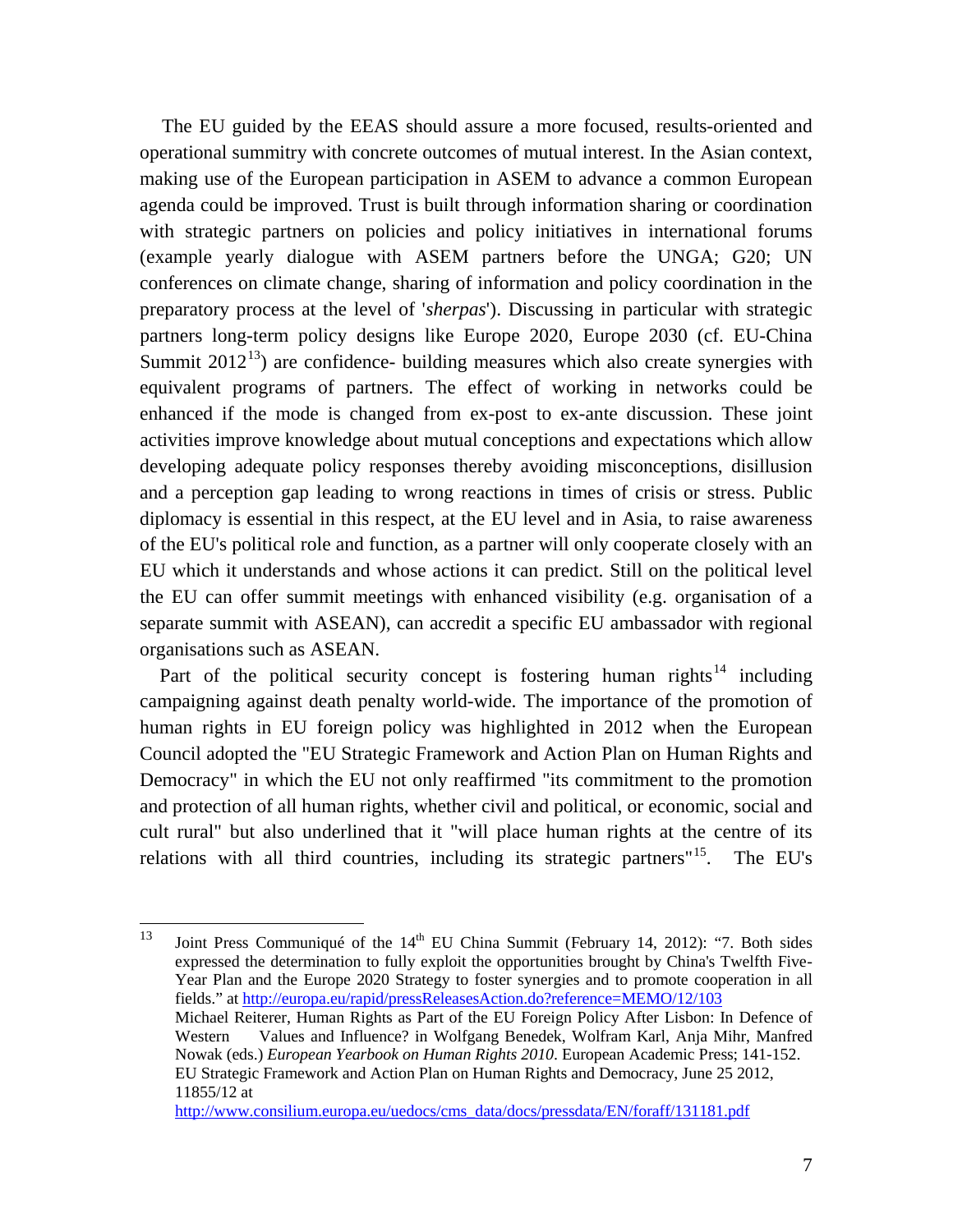successful campaign to get the International Criminal Court off the ground demonstrates that this policy also produces tangible results.

In terms of **economic security** the EU can act as an entity by bringing the largest market of the world with 500 million consumers to the negotiating table, a wellrecognised feature in international trade negotiations. Concerning **environmental security** the EU is a driving force in the fight against climate change, for green technology and related rules setting. Recently the Foreign Affairs Council recognised "*the need to build on the work already undertaken on climate change and international security … and to drive the global debate …forward.*"[16](#page-7-0) In **societal security** the EU presents Europe as an attractive place of higher learning (EU institutes, Jean Monnet chairs and programmes, *Erasmus Mundus*…). This policy mix only sketched out roughly needs to be applied to the EU's relations with the Asia Pacific region, taking into account the EU's interests to device actions needed to realise them. Given the weakness of Chinese societal soft power combined efforts of the US and the EU continue to attract attention in the region and fall onto fertile ground.

To this end, internal coordination to achieve cohesion requires a boost: The EU needs a coherent and unified European position to raise appreciation of the EU as a global actor in developing a European narrative Furthermore, the EU can avoid raising false expectations in setting achievable goals thereby reducing double standards.

#### III) The strategic interests of the EU in the Asia Pacific

Against this background, the **EU's strategic interests** in the region include:

- (1) Stability on the Korean Peninsula, non-proliferation<sup>[17](#page-7-1)</sup> by North Korea, continuous rapprochement between China and Taiwan to safeguard stability in the Straits
- (2) Economic growth, political stability, market access in the Asia Pacific region
- (3) Eradication of poverty in the region which is still home to the majority of the world's poor

<span id="page-7-0"></span> <sup>16</sup> Council Conclusions on EU Climate Diplomacy, July 18, 2011 at [http://www.consilium.europa.eu/uedocs/cms\\_Data/docs/pressdata/EN/foraff/123923.pdf](http://www.consilium.europa.eu/uedocs/cms_Data/docs/pressdata/EN/foraff/123923.pdf)<br>Strategy against the proliferation of weapons of mass destruction (2003) at

<span id="page-7-1"></span>[http://europa.eu/legislation\\_summaries/foreign\\_and\\_security\\_policy/cfsp\\_and\\_esdp\\_implementa](http://europa.eu/legislation_summaries/foreign_and_security_policy/cfsp_and_esdp_implementation/l33234_en.htm) [tion/l33234\\_en.htm](http://europa.eu/legislation_summaries/foreign_and_security_policy/cfsp_and_esdp_implementation/l33234_en.htm)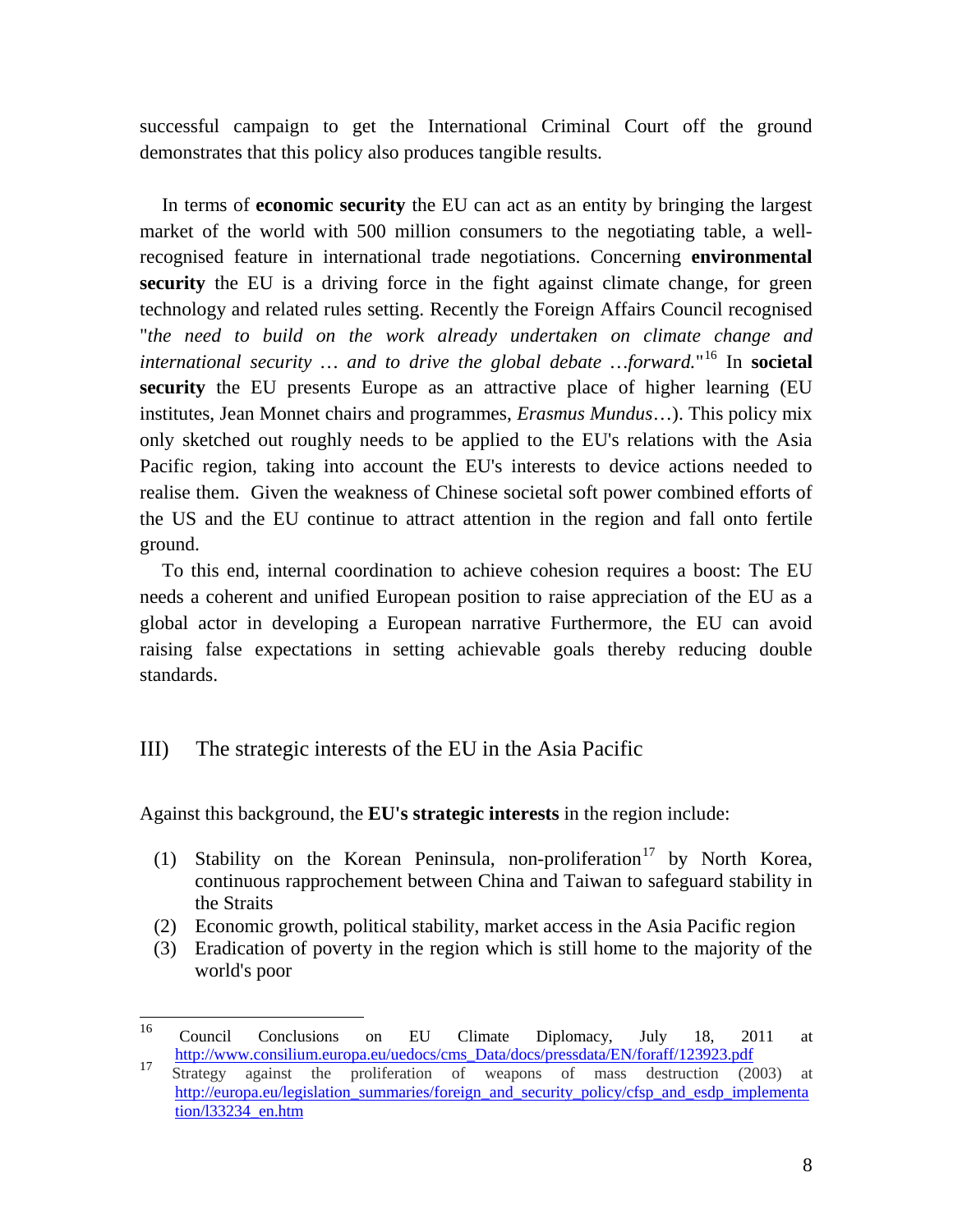- (4) Special focus on China: taking into account that China might become the largest economy of the world within a decade (on PPP already in 2016 according to the IMF), further enhance cooperation with China, the EU's second largest trade partner to overcome market access barriers for trade in goods, services and investment; smooth transfer of power in China.
- (5) Open sea lanes according to international law (South and East China Sea, Indian Ocean) to secure trade and energy security<sup>[18](#page-8-0)</sup>; including securing sea lanes against piracy to counter rising insurance costs
- (6) Secure access to the Arctic North Passage which will impact strongly on trade connections between the two regions and impact on the availability of natural resources
- (7) Settlement of territorial claims in North and South East Asia as the deterioration of maritime security impacts negatively on the EU's trade, energy and general economic interests; the EU has no interest being dragged into an Asian maritime conflict<sup>[19](#page-8-1)</sup>; an intensification of the arms race in East Asia (e.g. Vietnam, Japan are upgrading in particular their navies) would add insecurity to the region
- (8) Reinvigoration of the longstanding (35 years) dialogue with ASEAN in light of the improvement of the situation in Myanmar, while contributing to the further democratisation and national reconciliation of Myanmar leading to its reintegration into the international community
- (9) Participation in the evolving regional security architecture<sup>[20](#page-8-2)</sup> (Six Party Talks, East Asia Summit, regional security regime building e.g. "ASEAN Defence Ministers Plus")
- (10) Share further expertise in soft/non-traditional security (pandemics, natural disaster response, CBRN threats, maritime security etc.), conflict prevention and mediation (Aceh, Mindanao, Southern Thailand, Myanmar) where the EU is recognised as a credible partner in the region
- (11) Support modernisation of economies and societies as well as the transition of fast developing economies to knowledge-based, innovative economies where applicable and when requested
- (12) Mindful of the financial power of a few Asian countries (in particular China as the world's largest creditor nation) seek collaboration to overcome the financial and debt crisis, create additional lending capacity at the IMF and improve/rebuild jointly the international financial system.

<span id="page-8-0"></span> <sup>18</sup> James Rogers (2011). "A New Geography of European Power?" Egmont Papers 42: "… commercial activity still moves between Europeans and Asians primarily through the maritime domain, making the communication line running from the Suez Canal to the city of Shanghai particularly significant"; p.15 http://www.egmontinstitute.be/paperegm/ep42.pdf

<span id="page-8-1"></span><sup>&</sup>lt;sup>19</sup> Mathieu Duchatel/Alexandre Sheldon-Duplaix (2011), "The European Union and the Modernisation of the People's Liberation Army. The Limits of Europe's Strategic Irrelevance".

<span id="page-8-2"></span><sup>20</sup> China Perspectives no. 4; p. 31 Desmond Ball (2012). Reflections on defence security in East Asia. RSIS Working Paper no. 237 at<http://www.rsis.edu.sg/publications/WorkingPapers/WP237.pdf>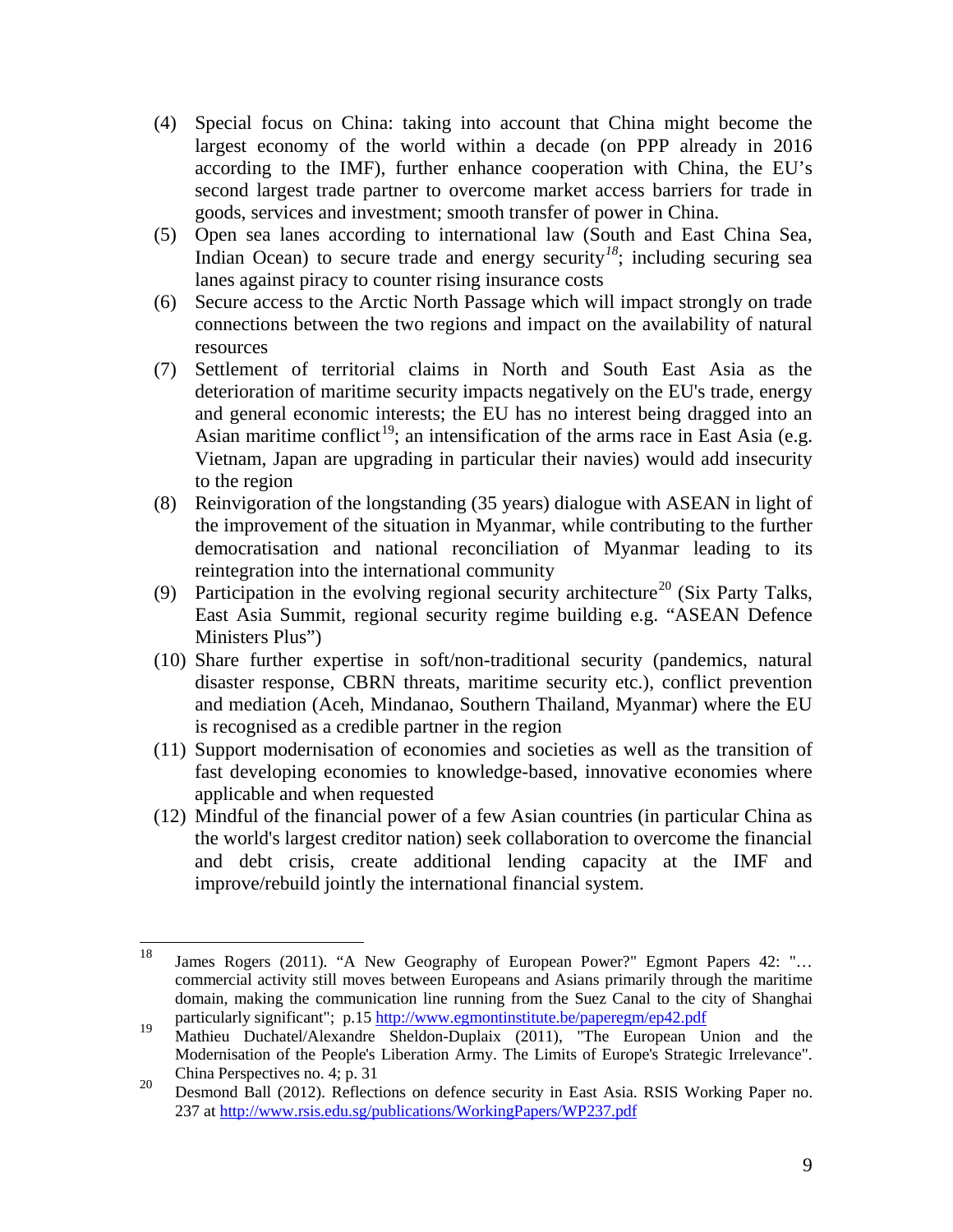- (13) Deepen cooperation and policy coordination with (strategic) partners to achieve better functioning global governance at the relevant levels (UN, G20, BRICS, international financial institutions…) to assure implementation of decisions taken, in particular of the G20
- (14) Make use of the broadly based (e.g. politics, economics/finance, people-topeople/culture) strategic partnerships in the region with China, Japan, South Korea and India; complement them through consultation with strategic partners outside the region in particular the United States as well as with Russia
- (15) Securing countries particular in South Asia and the Pacific threatened by the consequences of climate change
- (16) Fighting transnational crime, in particular drugs (heroin, amphetamines…)
- (17) Fighting terrorism in granting priority to prevention, the fight against radicalisation and recruitment, as well as against financing of terrorism in the EU and beyond
- (18) Assure security in the cyber and space domains (in particular in engaging China)
- (19) Increase understanding of the inner workings of policy making in the region through reinforcing the EU's independent capacity for strategic analysis while improving high level information sharing with key partners.

These interests are complemented by the EU's concern not to fall behind the US which strengthens its engagement in the region not only militarily (stationing of troops in Australia) but also politically: joining the EAS in November 2011 with President Obama in attendance, reinvigoration of APEC and its initiative to expand the Trans-Pacific Trade Partnership (TPP) to create a 'seamless' market for US companies which would impact negatively on the economic interests of the EU especially if it turns into a FTA between Japan and the US or one with the whole NAFTA when Canada and Mexico join in. China could perceive this partnership as part of an economic containment policy.

However, the EU is not perceived in  $Asia^{21}$  $Asia^{21}$  $Asia^{21}$  as a strategic partner – economic and technological issues remain the preferred ones for discussion. Consequently, the EU is not sought by the countries in the region to counterbalance rising China in the same manner as the US or Russia. This allows the EU to play its own particular role in Asia through its soft power engagement complementing assets other traditional powers do not possess.

<span id="page-9-0"></span><sup>&</sup>lt;sup>21</sup> See Asia Europe Journal (2010) vol. 8 no.2 featuring "Reflections from Asia and Europe: How do we perceive each other?"; Sonia Lucarelli/Lorenzo Fioramonti (eds.) (2011) External Perceptions of the European Union as a Global Actor. Routledge.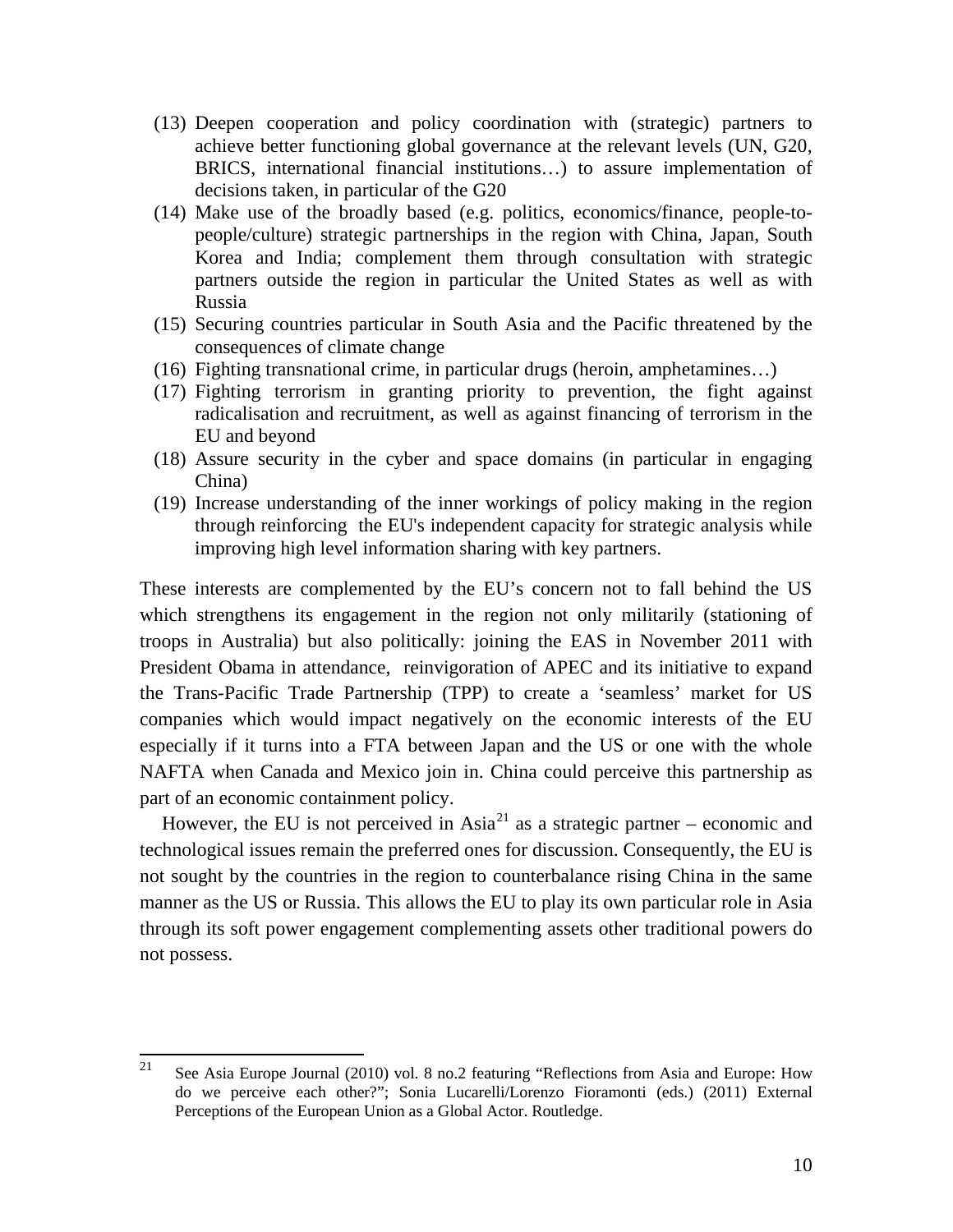- IV) Actions to realize the EU's interests:
	- (1) Enhanced political presence on the Korean Peninsula in addition to the ongoing granting of humanitarian aid to North Korea, eventual opening of a Delegation in Pyongyang for firsthand information; intensification of contacts with participants in the Six Party Talks with the long-term goal to become part of a North East Asian security regime should it materialize
	- (2) In taking on more responsibility in the Near Abroad free capacities of partners (in particular of the  $US^{22}$  $US^{22}$  $US^{22}$  c.f. Secretary of Defense Panneta's announcement of rebalancing the US fleet from the Atlantic to the Pacific)
	- (3) Promote the EU model of regional conflict resolution, democratisation and transnational cooperation without any paternalistic or missionary zeal
	- (4) Engage in trust building and fostering transparency i.a. in facilitating militaryto-military engagement of the main players to avoid misperceptions and miscalculations in crisis situations
	- (5) Demonstrate interest and engagement through assuring regular appropriate high level political participation in inter-regional meetings such as the ARF or ASEM, especially if these meetings are held in Asia;
	- (6) Re-invigorate the dialogue with ASEAN which was too long hostage to Burma/Myanmar, strengthen EU-delegations to this end, pursue acceptance into East Asia Summit more rigorously in making it a deliverable of the strategic partnership web with Asian partners, while emphasizing ASEAN's central role in the East Asian political architecture; in turn, consider a 'strategic partnership' with ASEAN in line with effective multilateralism; examine under which conditions the bilateral relationship with Indonesia, the largest Muslim country in the world, could be upgraded to a strategic partnership
	- (7) As the EU regards the ARF is an important forum to promote the EU security and political interests in the region, as well as promoting cooperation with other ARF partners, the EU has co-organized with Indonesia the ARF High-Level Workshop on Confidence Building Measures and Preventive Diplomacy which was held in Berlin, Germany from 27 to 29 November 2011. Having welcomed the adoption of the ARF Preventive Diplomacy Work Plan by the ARF Ministers held in July 2011 in Bali, Indonesia, the EU has suggested to co-host in the next ARF intersessional year 2012-2013 an ARF Seminar on Preventive Climate Diplomacy to contribute to the implementation of the ARF Preventive Diplomacy Work Plan. The EU-ASEAN Ministerial Meeting

<span id="page-10-0"></span> $22$  Rogers (2011), p. 22: "The recalibration of America's geostrategic leverage towards East and South East Asia means that a power vacuum may open up in the western half of Eurasia, not only in Europe itself, but also in the Eastern Neighbourhood, the Middle East and the western sector of the Indian Ocean (where the United States has long been dominant)... This is the space – coterminous with the 'Grand Area' – where Europeans will be forced and expected to fill with their influence: forced, because their security will depend on it; expected, because the United States will need European aid in maintaining a favourable balance of power in Western Eurasia as it is drawn towards stabilizing Eastern Eurasia and the Pacific rim."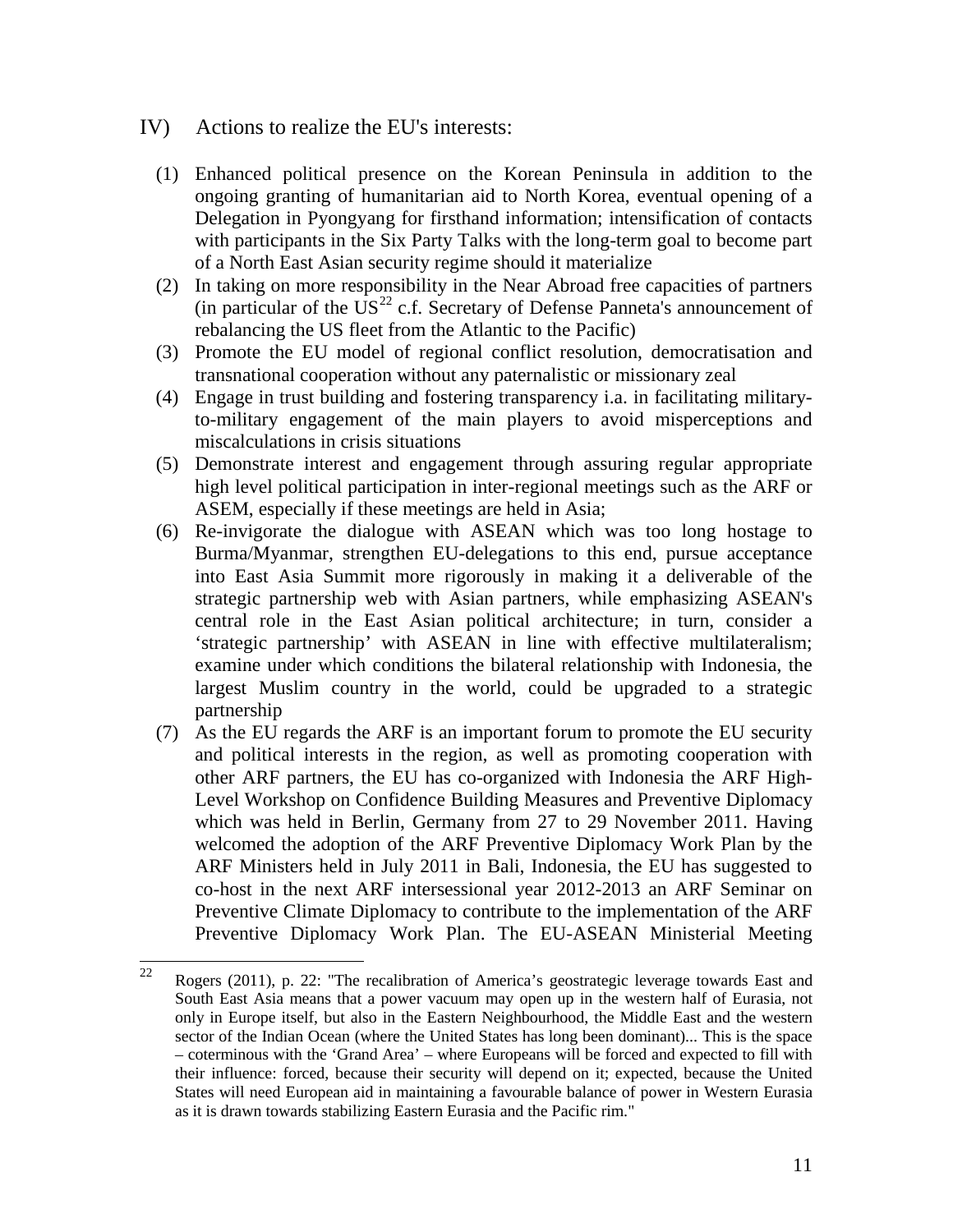(2012) also agreed to step up of political and security cooperation laid out in the Bandar Seri Begawan Plan of Action.

- (8) Internally, assure EU coordination and information sharing on activities of Member States in the region either in the context of other organisations (NATO) or bilaterally (Five Powers Defence Arrangement)
- (9) Promote effective multilateralism and open regionalism to avoid competitive alliance building and containment policies
- (10) Contribute through engagement to stability in the region in light of upcoming changes in the Chinese leadership and US elections
- (11) Present European experience in promoting sustainability as a cross-cutting goal as well as in building social security systems, enhance dialogue in priority areas and build on best practices in the areas of research and innovation
- (12) Turn the attractiveness of the European market, the largest of the world on which all Asian export driven partners depend to into a political tool
- (13) Make strategic use of development policies<sup>[23](#page-11-0)</sup>
- (14) Continue multilateral engagement in the WTO despite the de facto failure of the Doha Development Round to stabilize the multilateral trading system while pursuing free trade or deep economic cooperation agreements to keep markets open and avoid discrimination of EU companies; promote rules on export finance, government procurement, advance international investment standards as well as the protection of intellectual property rights and their implementation as part of global governance; strive to ensure internet security
- (15) Support changes in the international financial institution resulting in enhanced influence of Asian strategic partners which will result in a reduction of influence for some of the EU member states which has to be compensated through coherence and efficiency on the EU level
- (16) Engage with emerging and emerged countries (e.g. BRICS) to integrate them better in the international system and to improve overall global governance
- (17) Establish high level dialogues on political including military matters, economic/financial, cultural/people-to-people cooperation to be evaluated by summits where applicable
- (18) While making use from existing fora such as the ARF and ASEM, establish additional ones if required for experts to exchange best practices, know-how to facilitate cooperation e.g. disaster preparedness, fighting pandemics, rapid urbanisation in Asia
- (19) Keep China engaged politically and economically to contribute to its development in order to maintain stability while intensifying efforts to establish a level playing field for European businesses in China in reducing market access barriers for goods and services, negotiating an investment

<span id="page-11-0"></span><sup>&</sup>lt;sup>23</sup> "A global allocation of  $\epsilon$  5.187 billion has been dedicated by the Community to Asia for the 2007-2013 period. Out of this amount, the programmable funding is allocated as follows: 81% to development assistance for individual countries, 16% to regional assistance, and 3% as reserve. Under the Development Cooperation Instrument (DCI), an indicative allocation of  $\epsilon$ 775 million is earmarked for regional assistance." Regional Programming for Asia: Strategy Document 2007 2013; at [http://eeas.europa.eu/asia/rsp/07\\_13\\_en.pdf](http://eeas.europa.eu/asia/rsp/07_13_en.pdf)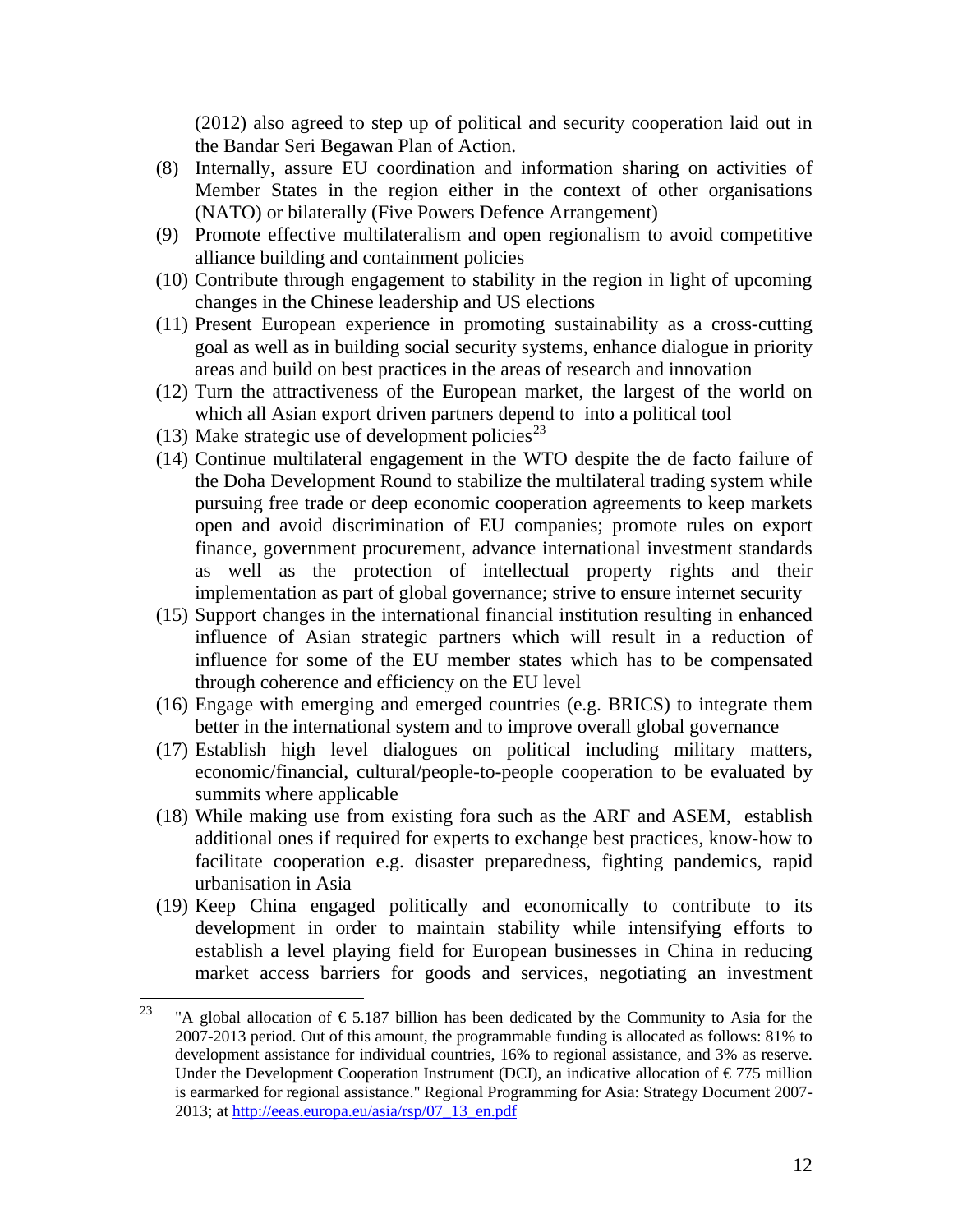agreement with China. Encourage China to expand investment in Europe while taking into account the EU's security interests. In parallel to the special focus on China intensify cooperation with Japan, South Korea and India with whom the convergence on values is higher. Determine clear political (on top of the five criteria established in the trade defence process) criteria for granting  $EMS<sup>24</sup>$  $EMS<sup>24</sup>$  $EMS<sup>24</sup>$  to China.

- (20) Intensify engagement with Japan which remains one of the largest economies of the world, a big soft power and a pivotal partner for the EU; conclude a political framework agreement and a deep free trade agreement replacing the EU-Japan Action Plan and facilitate market access for European businesses (non-tariff barriers).
- (21) Valorise the potential of the relationship with India and assure implementation of the recently concluded agreements with South Korea.
- (22) Work towards the acceptance of and compliance with international norms and regulations and code of conducts where appropriate through outreach programs, in particular in the areas of outer space, cyber security, resolution of territorial disputes.

#### V) The EU's engagement in the region

The EU's essential interests are closely tied up with the security of East Asia, and with the foreign and security policies of the region's main players. The region continues to be of increasing political and economic importance to the EU, and the EU therefore has close interests in its stability and security which is also a precondition for the region's continued economic success. The EU's economic presence in the region, and its unique experience of post-war reconciliation and political and economic integration, position it well to play an important role in helping to bolster regional security. A number of the EU's regional partners have signalled that they would welcome enhanced EU engagement in this respect.

Jing Men put it into a nutshell: "Much has been written about this being the "Asian century". If it is genuinely to strengthen its role in East Asia, the EU must introduce changes that will guide it towards a new-style East Asia diplomatic and security policy. The EU must develop its actions from paper engagement to substantive

<span id="page-12-0"></span><sup>&</sup>lt;sup>24</sup> European Commission (2009). Fact sheet on trade relations with China: absence of barter trade, absence of State-induced distortions in the operations of enterprises linked to privatization; degree of government influence, including through tax discrimination; adequate corporate governance, especially regarding accounting standards; transparent rule of law to ensure property rights and operation of a bankruptcy regime; independence of the financial sector from the state. at [http://trade.ec.europa.eu/doclib/docs/2009/june/tradoc\\_143428.pdf](http://trade.ec.europa.eu/doclib/docs/2009/june/tradoc_143428.pdf)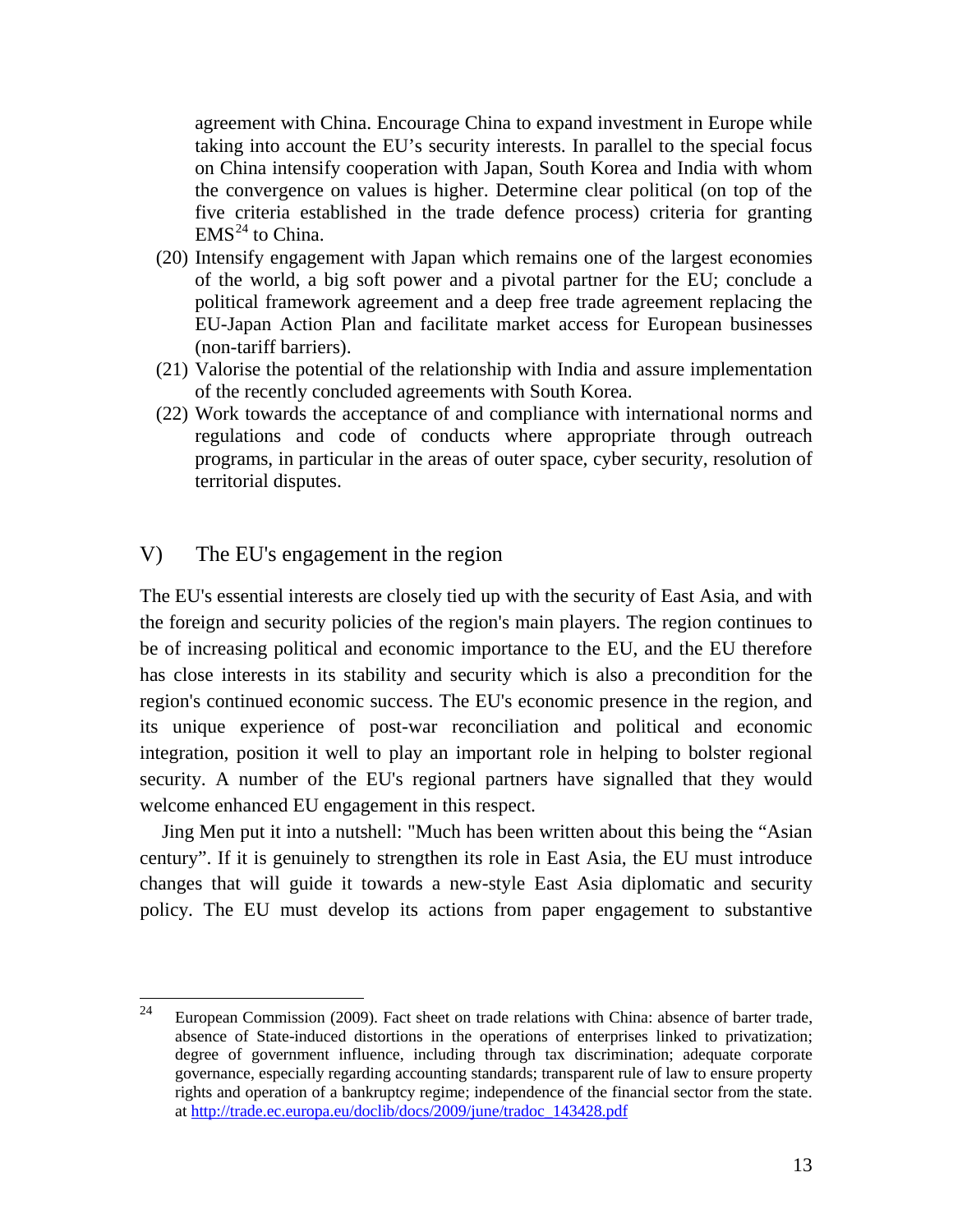engagement, from differences among the EU member states to consensus, from policy incoherence to policy coherence, and from individual action to joint action."<sup>[25](#page-13-0)</sup>

The EU is aware that it is perceived by many Asian partners primarily as an economic factor, but not as a political/strategic one, despite its importance for global economic governance, its economic bargaining power and despite some engagement through the CFSP and ESDP in Asia. In order to valorise the Europe-Asia trade partnership, "the EU has to add the political dimension to the economic one"<sup>[26](#page-13-1)</sup> e.g. to go beyond trade.

Therefore this challenge is taken up by the EU, 2012 marks a particularly active year of engagement with Asia: There were already three annual summits with the three strategic partners **India, China** and **South Korea.** The EU-**Japan** Summit is foreseen in second half of 2012. The **ASEM** Summit in Phnom Penh 5-6<sup>th</sup> November offers an opportunity to meet many Asian leaders as well as maybe those from Russia, Australia and New Zealand for short bilaterals in the margins. The **HRVP** co-chaired in January the EU-India Ministerial in Delhi, participated in the EU-ASEAN Ministerial in Brunei end April, opened an EU office in Rangoon, visited Pakistan, continued the high level strategic dialogue with China in Beijing, attended the ARF Ministerial in Phnom Penh  $12-13<sup>th</sup>$  July where she also signed the Accession Protocol to the ASEAN Treaty of Amity and Cooperation<sup>[27](#page-13-2)</sup> on behalf of the EU. This occasion allows the EU to assert its role in political and security dialogues with Asia and will provide the opportunity for many bilaterals in the margins. Last but not least the EU has also updated in June 2012 its 2007 **East Asia Policy Gu**i**delines[28](#page-13-3) .** An intensification of dialogues with allies and partners about the EU's policy towards Asia e.g. the U.S. and Russia, Canada is under way or planned.

After the EU's accession to the ASEAN Treaty of Amity and Cooperation, the EU can continue pressing its request for observer status at the East Asia Summit which is the peak of the Asian Summitry system and political and security dialogue. Envisaging a strategic partnership with ASEAN could also help as well as nominating

<span id="page-13-0"></span> $\frac{25}{25}$  Jing Men (2009) "East Asia: the acid test for Europe's common foreign policy", Europe's World at

[http://www.europesworld.org/NewEnglish/Home\\_old/Article/tabid/191/ArticleType/articleview/](http://www.europesworld.org/NewEnglish/Home_old/Article/tabid/191/ArticleType/articleview/ArticleID/21406/language/en-US/Default.aspx)<br>ArticleID/21406/language/en-US/Default.aspx

<span id="page-13-1"></span><sup>&</sup>lt;sup>26</sup> Michael Reiterer (2012). "Asia-Europe: Prospects after the Crisis" in Michael Gehler/Xuewu Gu/Andreas Schimmelpfennig (eds). EU-China Global Players in a Complex World. Olms; p. 284; Michael Reiterer (2012) "Europe-Asia: More than Distant Economic Partners?" in Kerry Brown, Heungchong Kim, Francoise Nicolas, Michael Reiterer, Michito Tsuruoka, Lay Hwee Yeo, Hong Zhou. The Asian-European Agenda, Ideas for Crisis Prevention and Effective Cooperation, Europe in Dialogue 2012/04 Bertelsmann Stiftung; pp.27-43.

<span id="page-13-3"></span><span id="page-13-2"></span>

<sup>27</sup> <http://www.asean.org/1217.htm><br>
28 2012 at [http://eeas.europa.eu/asia/docs/guidelines\\_eu\\_foreign\\_sec\\_pol\\_east\\_asia\\_en.pdf;](http://eeas.europa.eu/asia/docs/guidelines_eu_foreign_sec_pol_east_asia_en.pdf) 2007 at [http://www.consilium.europa.eu/uedocs/cms\\_data/docs/pressdata/en/misc/97842.pdf](http://www.consilium.europa.eu/uedocs/cms_data/docs/pressdata/en/misc/97842.pdf)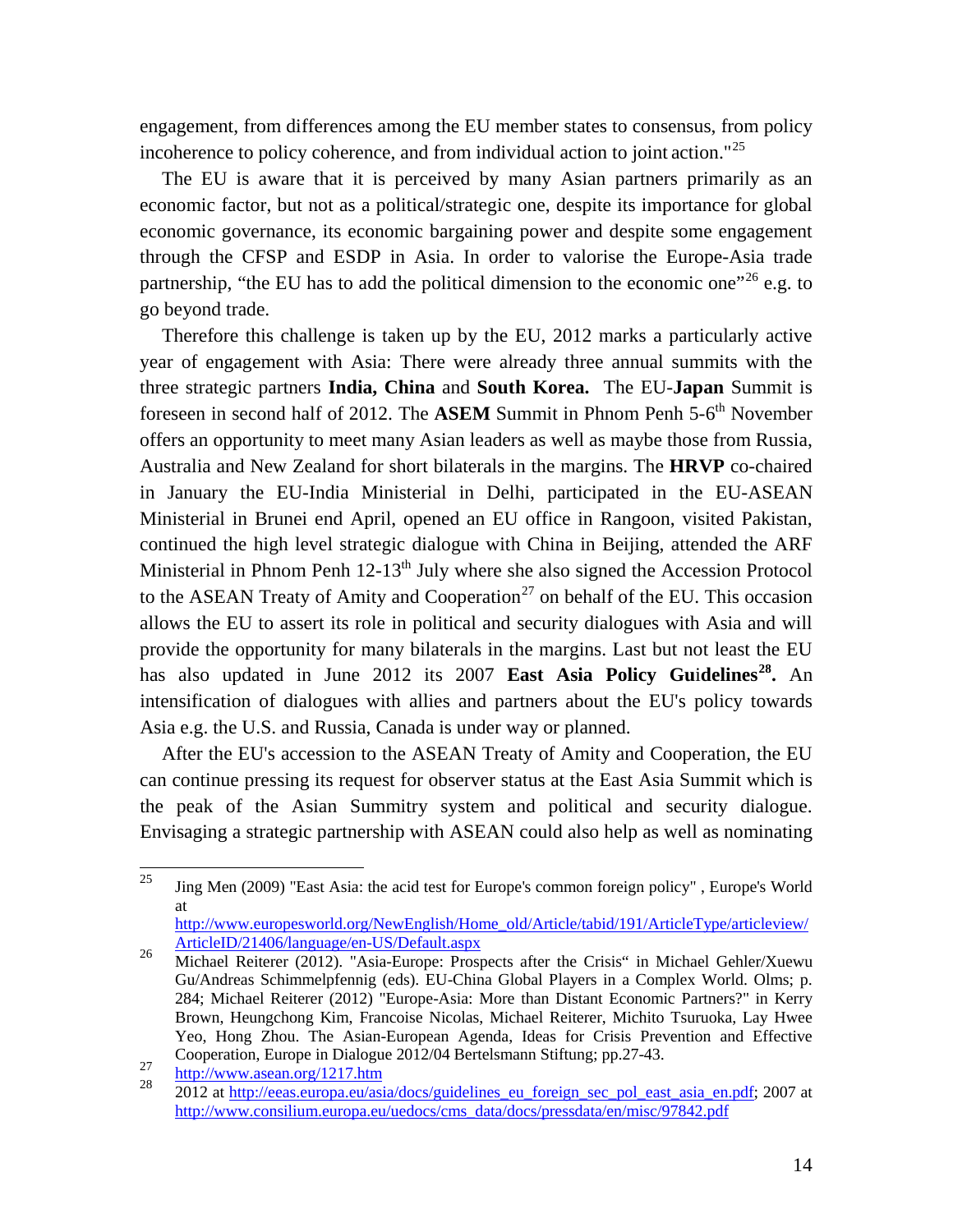a specific EU-ambassador to the ASEAN. The ESDP complements the CFSP and the EU has to develop it further, also in Asia making in particular use of the know-how in security and crisis management (CMPD). The EU is also interested to be associated in the future to the ASEAN+8 Defence Ministers' meeting. Having engaged China in taking the lead in SHADE (Shared Awareness and Deconfliction)<sup>[29](#page-14-0)</sup> and having cooperated with some countries of ASEAN through the EU Atalanta Mission in the Gulf of Aden off the coasts of Somalia, one should build on this in due course also in the Asian context where the EU has on the one hand an interest to keep the sea lanes open and on the other hand to invite China to take on international responsibility in the area, including the South China Sea.

Furthermore, the EU strives to turn its "soft security" image – in contrast to the "hard security" of the  $US - into$  an advantage: The EU is perceived in Asia as a honest partner and credible provider of "non-traditional" security assistance, such as regarding development, the environment, energy security, climate change, conflict prevention, disaster preparedness, emergency aid, post-crisis reconstruction, poverty reduction, policing assistance, maritime security, mediation and counter-terrorism. In all these areas the EU operates in a more neutral and softer mode than the US which is more palatable for our Asian partners. The CBRN Centres of Excellence for South East Asia<sup>[30](#page-14-1)</sup>, now headquartered in Manila dealing with risk mitigation e.g. criminal risks (proliferation, theft, sabotage and illicit trafficking), accidental risks (industrial catastrophes, in particular chemical or nuclear, waste treatment, transport) or natural risks (mainly pandemics) are good examples. Experts from the Commission and Member States are now on site to support local experts to develop a regional platform of safety and security. New projects have been launched including bio safety, illicit trafficking and emergency planning. The objective is to facilitate the exchange of information, best practices and concrete alert drills among law enforcers and other competent communities (first responders, judges, police, diplomats) so as to develop a CBRN policy at national and regional level. Last but not least it might be useful to investigate how to replicate elsewhere in Asia the previous successes in East Timor, Aceh, the Mindanao (Philippines) and Southern Thailand in drawing on emergency, reconstruction and CFSP FPI funds. In the latter case the EU helped building confidence between parties to the conflict through development assistance and participation in the International Monitoring Team.

The recent Co-chairs' statement of the EU-ASEAN Ministerial Meeting (2012) illustrates the EU's engagement:

<span id="page-14-1"></span><span id="page-14-0"></span><sup>&</sup>lt;sup>29</sup> <http://china-defense.blogspot.com/2010/01/china-to-lead-shades-anti-piracy.html><br>http://www.cbrn-coe.eu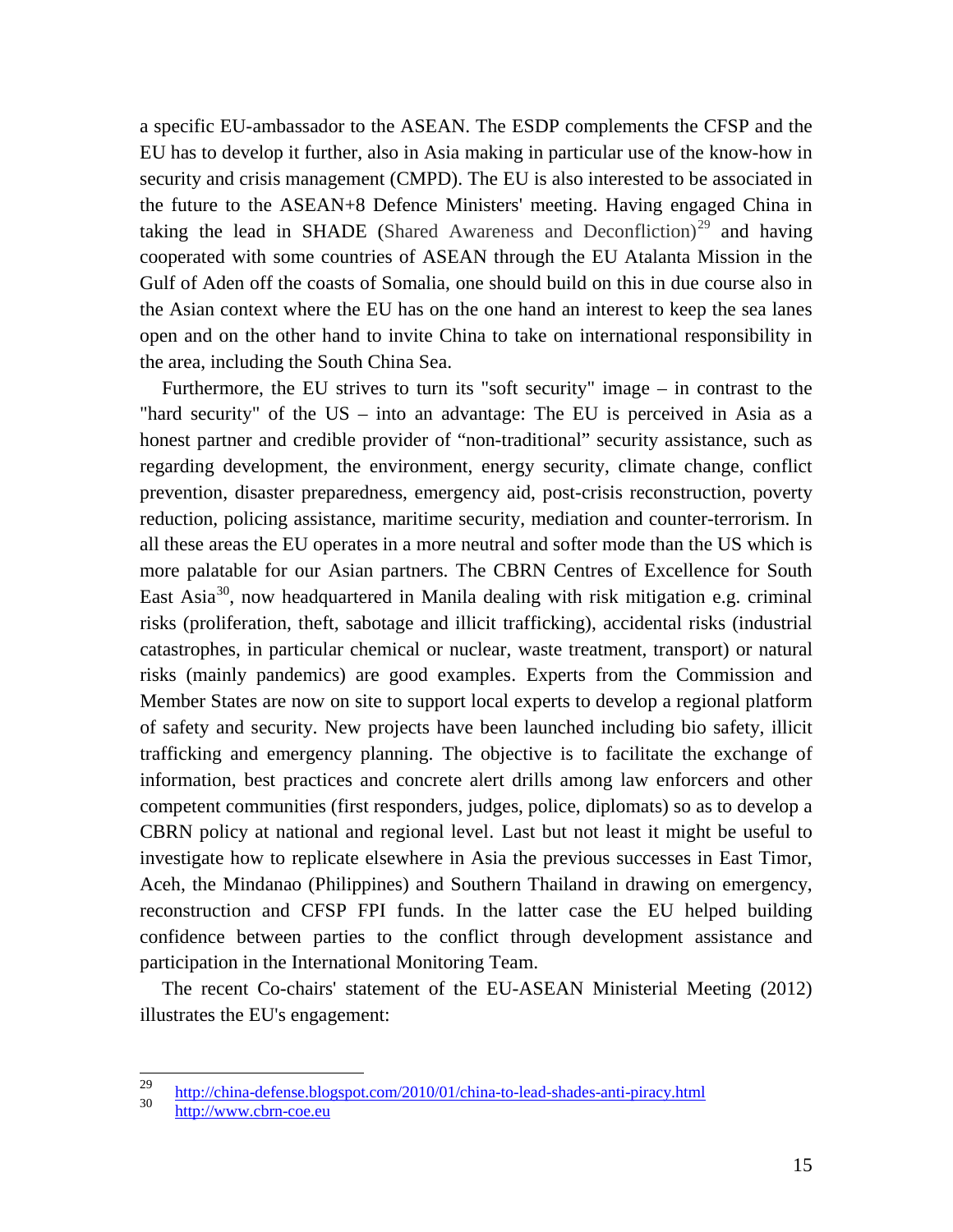" 11. The EU reaffirmed its commitment to intensify cooperation with ASEAN in building disaster resilient societies; enhancing maritime cooperation; combating sea piracy and armed robbery against ships in accordance with international law; combating terrorism and transnational crime; promoting cooperation in combating illicit drug production, trafficking and use; mitigating chemical, biological, radiological and nuclear risks."<sup>[31](#page-15-0)</sup>

The power of the EU is built on its economic might, on the largest market of the world. It would be a mistake not to build on this strength when trying to raise the EU's political game in Asia. Therefore, as the economic/trade context has a strong strategic dimension; the EU continues its engagement with countries in the region:

At the last EU-ASEAN Ministerial in Brunei (April 2012) negotiations were formerly launched with **Brunei Darussalam** to conclude a PCA; negotiations with **China** on a PCA are on-going, negotiations for an investment agreement were launched; the ratification process for the PCA with **Indonesia** is under way, starting the scooping exercise for a FTA is an option; FTA negotiations with **India** are ongoing; the Action Plan with **Japan** which covered the last decennium needs a replacement - the scooping with Japan has been concluded, a framework agreement and a FTA are on the table; the FTA with **South Korea** is provisionally applied since July 1, 2011, the ratification of the Framework Agreement is to be completed soon; with **Malaysia** a PCA as well as a FTA are under negotiations, the latter are advancing well; the PCA with the **Philippines** was signed, a FTA is under consideration; the PCA with **Singapore** is ready, negotiations on the FTA are continuing; **Vietnam**: PCA signed, FTA negotiations have been launched end of May. Adding to these bilateral agreements an **EU – ASEAN FTA** remains on the political  $a$ genda $32$ .

These examples highlight that despite the on-going sovereign debt crisis and turbulences around the euro, which have considerably eroded the perception of the EU as a credible actor in international relations, the EU is clearly looking beyond Europe. It has recognised the importance of the Asia Pacific region not only recently but already back in the 1990ies to which the creation of the Asia Europe Meeting (ASEM) in 1996 and its first 1994 Asia Strategy ("Towards a new Asia Strategy")<sup>[33](#page-15-2)</sup>

<span id="page-15-0"></span><sup>&</sup>lt;sup>31</sup> [http://www.consilium.europa.eu/uedocs/cms\\_Data/docs/pressdata/EN/foraff/129883.pdf](http://www.consilium.europa.eu/uedocs/cms_Data/docs/pressdata/EN/foraff/129883.pdf) "Recognising that a region-to-region FTA would deepen the trade and investment links between

<span id="page-15-1"></span>the two regions and strengthen their respective economies, the Ministers reiterated the importance of the bilateral FTAs between individual ASEAN Member States and the EU as 'building blocks' for a region-to-region FTA." Co-chairs' statement, EU-ASEAN Ministerial 2012.

<span id="page-15-2"></span><sup>&</sup>lt;sup>33</sup> [http://europa.eu/legislation\\_summaries/other/r14201\\_en.htm](http://europa.eu/legislation_summaries/other/r14201_en.htm) updated 2001: "Europe and Asia: A<br>Strategic Framework for Enhanced Partnerships" at Strategic Framework for Enhanced Partnerships" at